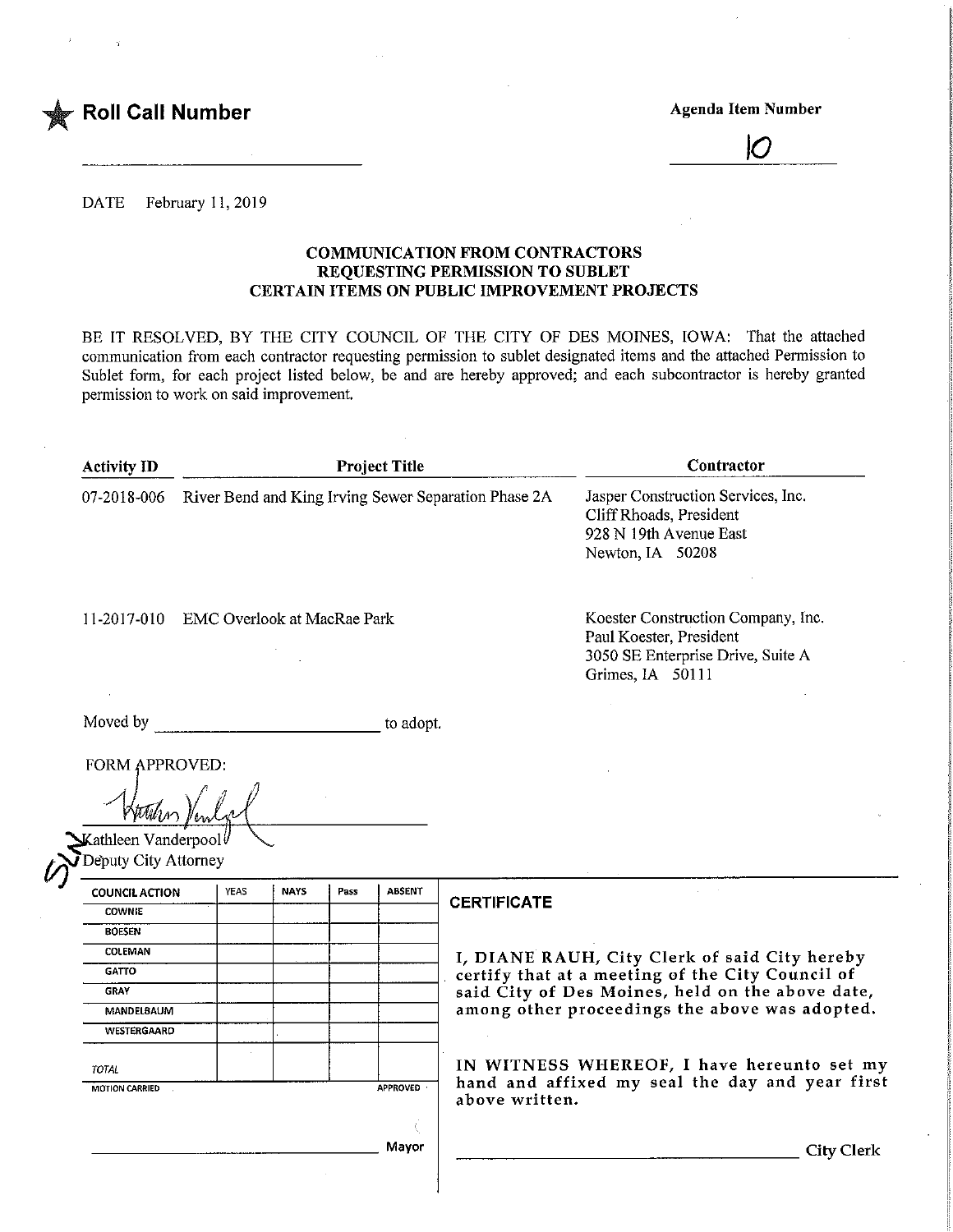ENGINEERING DEPARTMENT CITY OF DES MOINES, IOWA

 $\mathbf{r}^{\perp}$ 

Activity ID Date

07-2018-006 1/25/2019

### PERMISSION TO SUBLET

| Project                                          | River Bend and King Irving Sewer Separation Phase 2A        |                                                                                                                                    |                                                                                                                       |    |                                                    |                                                      |                            |
|--------------------------------------------------|-------------------------------------------------------------|------------------------------------------------------------------------------------------------------------------------------------|-----------------------------------------------------------------------------------------------------------------------|----|----------------------------------------------------|------------------------------------------------------|----------------------------|
| Contractor                                       | Jasper Construction Services, Inc.                          |                                                                                                                                    |                                                                                                                       |    |                                                    |                                                      |                            |
| Federal Tax ID                                   | 39-1870523                                                  | Contract No.                                                                                                                       | 15231                                                                                                                 |    | Sublet Request No.                                 | 2                                                    |                            |
| <b>ITEM TO BE SUBLET</b>                         |                                                             |                                                                                                                                    | <b>ORGANIZATION</b><br>TO PERFORM<br><b>DBE</b><br>YN<br><b>WORK</b>                                                  |    | <b>COST OF</b><br><b>SPECIALTY</b><br><b>ITEMS</b> | <b>TOTAL COST</b><br><b>OF WORK</b><br><b>SUBLET</b> |                            |
| Construction Survey                              |                                                             | Landmark Engineering Group,<br>Inc.<br>2873 104th Street<br>Urbandale, IA 50322<br>$(515) 221 - 1322$<br>Federal Tax ID 36-3942989 |                                                                                                                       | No |                                                    | \$45,000.00                                          |                            |
|                                                  | Clearing and Grubbing, Tree Root<br>Grinding, Tree Trimming |                                                                                                                                    | Tyler Land Clearing, LLC<br>669 56th Stret<br>Des Moines, IA 50312<br>$(515) 490 - 6887$<br>Federal Tax ID 81-4501377 |    |                                                    | \$31,800.00                                          |                            |
|                                                  |                                                             |                                                                                                                                    | Previous<br>Request                                                                                                   |    | <b>This</b><br>Request                             | Total<br>To Date                                     |                            |
| Cost of Items Sublet                             |                                                             |                                                                                                                                    | \$3,656,259.90                                                                                                        |    | \$76,800.00                                        | \$3,733,059.90                                       | (a)                        |
| Cost of Specialty Items Sublet                   |                                                             |                                                                                                                                    |                                                                                                                       |    |                                                    |                                                      | (b)                        |
| Cost of Sublet Items Less Speciality Items       |                                                             |                                                                                                                                    | \$3,656,259.90                                                                                                        |    | \$76,800.00                                        | 53,733,059.90                                        | $\left( \mathbb{C}\right)$ |
| <b>Contract Amount</b>                           |                                                             |                                                                                                                                    |                                                                                                                       |    |                                                    | \$6,063,930.50                                       | (d)                        |
| Contract Amount Less Total Specialty Items (d-b) |                                                             |                                                                                                                                    |                                                                                                                       |    |                                                    | \$6,063,930.50                                       | $\left( \alpha \right)$    |

Percentage of Contract Sublet to Date (c/e)

The prime contractor's request for Permission to Sublet the above items of work is approved with the understanding that the prime contractor shall be held responsible for the subcontractors' full compliance of all terms of the contract.

Attachment: Contractor's Letter Requesting Subletting

 $\begin{array}{ll} \begin{array}{l} \text{I} & \text{I} & \text{I} & \text{I} & \text{I} \\ \text{I} & \text{I} & \text{I} & \text{I} & \text{I} \end{array} \end{array} \begin{array}{ll} \begin{array}{ll} \text{I} & \text{I} & \text{I} \\ \text{I} & \text{I} & \text{I} \end{array} \end{array}$ 

 $\langle \sqrt{m}$  in fa rould

Form Routing: Project Engr. - City Engr. -Engr. Admin. - City Clerk/City Manager -Engr. Admin. - Distribution

amanasan <del>a</del>

Form Distribution

 $\mathbf{r}$ 

Ì.

Original - Project File Copy - Project Engineer Copy - Prime Contractor

Roll Call No.

Date

61.56%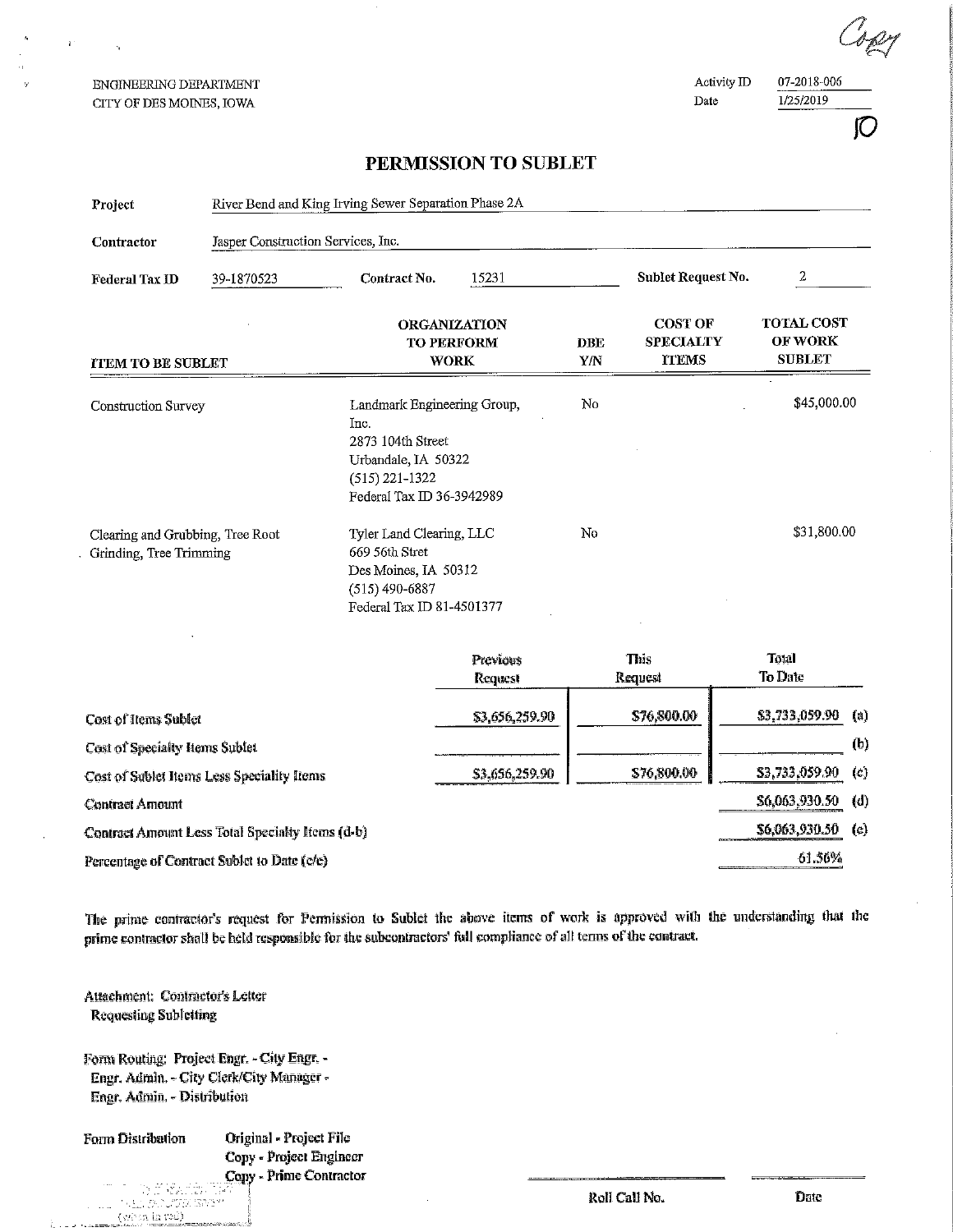# Bogenreif, Corey D.

| From:                                         | judy@jasperco.com                   |
|-----------------------------------------------|-------------------------------------|
| Sent:                                         | Thursday, January 24, 2019 11:14 AM |
| To:                                           | Bogenreif, Corey D.                 |
| Cc:                                           | Cliff Rhoads                        |
| Subject:                                      | DSM Riverbend Subcontractor Change  |
| <b>Follow Up Flag:</b><br><b>Flag Status:</b> | Flag for follow up<br>Completed     |

Corey,

 $\mathbf{r}$ 

This is to notify you that Jasper Construction needed to make a change in our construction staking subcontractor. We will be having Landmark Engineering do the staking, item #82. Snyder and Associates will not be a subcontractor on the project. Landmark's info is as follows:

Landmark Engineering Group, Inc. 3132 104th Street Urbandale, IA 50322 Phone; 515-864-0774 Fax: 309-517-6457 Email: merlin.davis@landqroup.biz FEIN: 36-3942989

Thank you, Judy Seuferer Jasper Construction Services Phone: 641-792-8650 ext. 201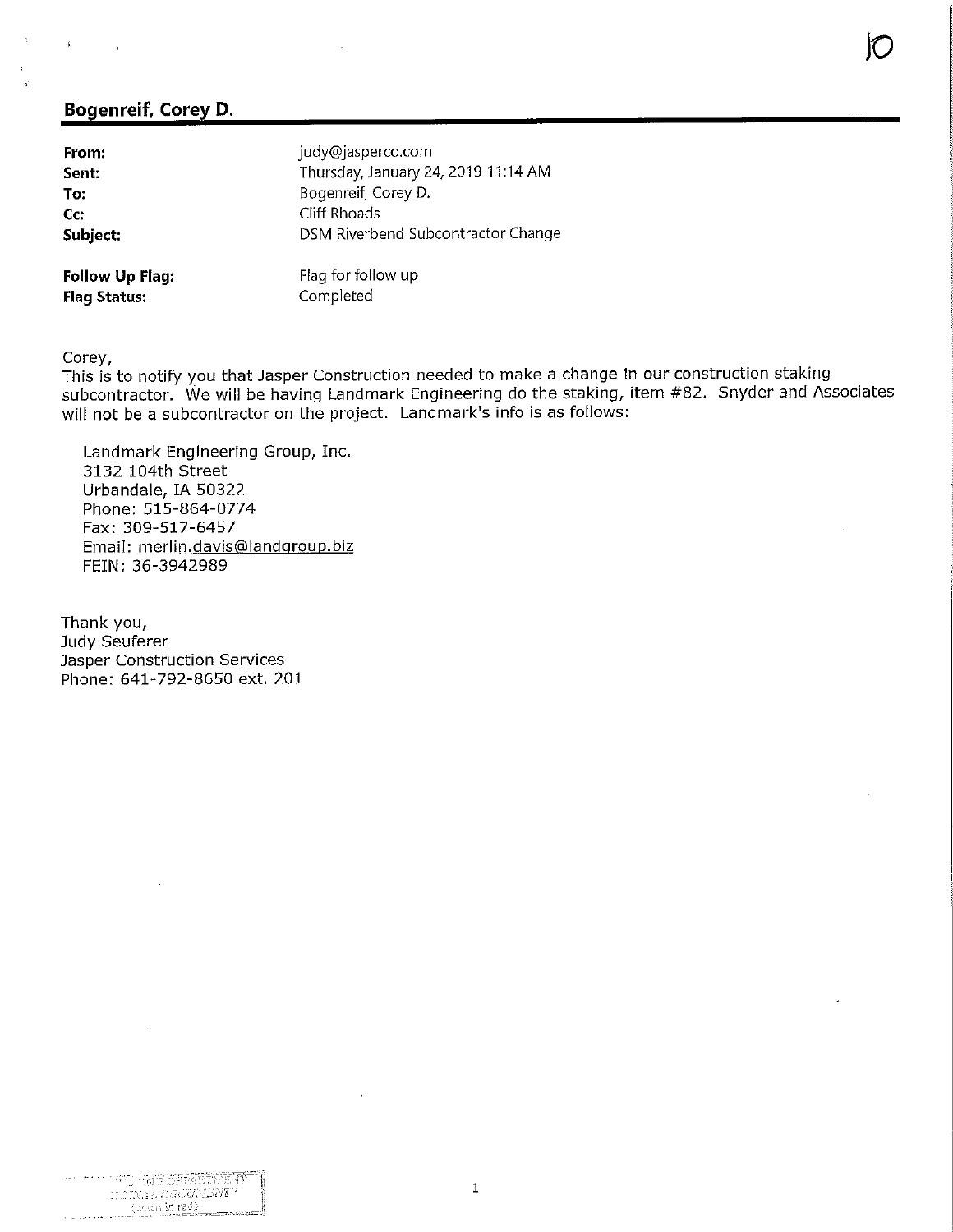## Bogenreif, Corey D.

**From:** From: judy@jasperco.com<br> **Sent:** Fhursday, January 24 Thursday, January 24, 2019 4:07 PM To: Bogenreif, Corey D.<br>
Subject: DSM Riverbend Pha DSM Riverbend Phase 2 Addl Sub

Corey,

We are also going to have Tyler Land Clearing LLC perform the following subcontract work:

- 1 Clearing and Grubbing
- 86 Tree Root Grinding<br>87 Tree Trimming
- Tree Trimming

Their company info:

Tyler Land Clearing, LLC. 669 56th Street Des Moines, IA 50312 Phone: 515-490-6887 FEIN: 81-4501377

Thanks, Judy Seuferer Jasper Construction Services Phone: 641-792-8650 ext. 201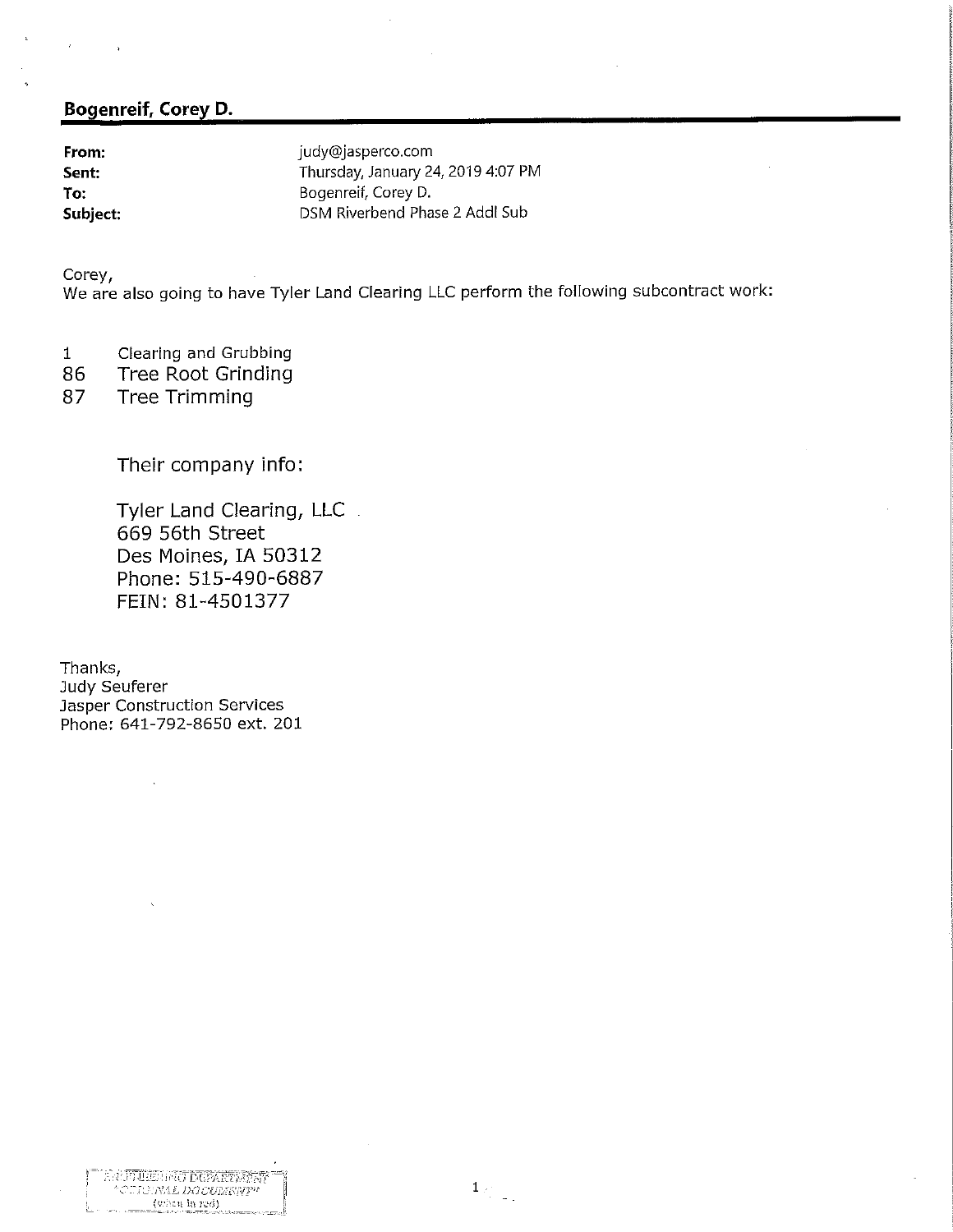#### ENGINEERING DEPARTMENT CITY OF DES MOINES, IOWA

 $\frac{11-2017-010}{100}{\pi}$ Date

 $1/2$ 

 $\vee$ 

## PERMISSION TO SUBLET

| Project                                     | EMC Overlook at MacRae Park                      |                                                                              |                                                         |             |                                                    |                                                      |  |
|---------------------------------------------|--------------------------------------------------|------------------------------------------------------------------------------|---------------------------------------------------------|-------------|----------------------------------------------------|------------------------------------------------------|--|
| Contractor                                  |                                                  | Koester Construction Company, Inc.                                           |                                                         |             |                                                    |                                                      |  |
| Federal Tax ID                              | 42-1260796                                       | Contract No.                                                                 | 15176                                                   |             | Sublet Request No.                                 | 3                                                    |  |
| <b>ITEM TO BE SUBLET</b>                    |                                                  |                                                                              | <b>ORGANIZATION</b><br><b>TO PERFORM</b><br><b>WORK</b> |             | <b>COST OF</b><br><b>SPECIALTY</b><br><b>TTEMS</b> | <b>TOTAL COST</b><br><b>OF WORK</b><br><b>SUBLET</b> |  |
| <b>Electrical Work</b>                      |                                                  | Ryan Electric<br>2671 Yukon Avenue<br>Fairbank, IA 50629<br>$(319)$ 638-6563 |                                                         | No          |                                                    | \$33,000.00                                          |  |
|                                             |                                                  |                                                                              |                                                         |             |                                                    |                                                      |  |
|                                             |                                                  |                                                                              | Previous<br>Request                                     |             | This<br>Request                                    | Total<br>To Date                                     |  |
| Cost of Items Sublet                        |                                                  |                                                                              | \$436,660.00                                            |             | \$33,000.00                                        | \$469,660.00<br>(a)                                  |  |
|                                             | Cost of Specialty Items Sublet                   |                                                                              | \$200,495.00                                            |             |                                                    | \$200,495.00<br>(b)                                  |  |
| Cost of Sublet Items Less Speciality Items  |                                                  | \$236,165.00                                                                 |                                                         | \$33,000.00 | \$269,165.00<br>(c)                                |                                                      |  |
| Contract Amount                             |                                                  |                                                                              |                                                         |             |                                                    | \$728,500.00<br>(d)                                  |  |
|                                             | Contract Amount Less Total Specialty Items (d-b) |                                                                              |                                                         |             |                                                    | \$528,005.00<br>(e)                                  |  |
| Percentage of Contract Sublet to Date (c/e) |                                                  |                                                                              |                                                         |             |                                                    | 50.98%                                               |  |

The prime contractor's request for Permission to Sublet the above items of work is approved with the understanding that the prime contractor shall be held responsible for tihe subcontractors' full compliance of all terms of the contract,

Attachment: Contractor's Letter Requesting Subletting

Form Routing: Project Engr. - City Engr. -Bngr. Admin. - City Clerit/Cify Manager - Eagr. Admm. - Distribution

Porm Distribution Original - Project File Copy - Project Engineer Copy - Prime Contractor

|  | WE FETTING LIKE THE STREET                                |
|--|-----------------------------------------------------------|
|  | TET TYPI 12 DO COLENYA"                                   |
|  | (1912an in red)<br>A service of the control specialist of |

Roll Call No. Date